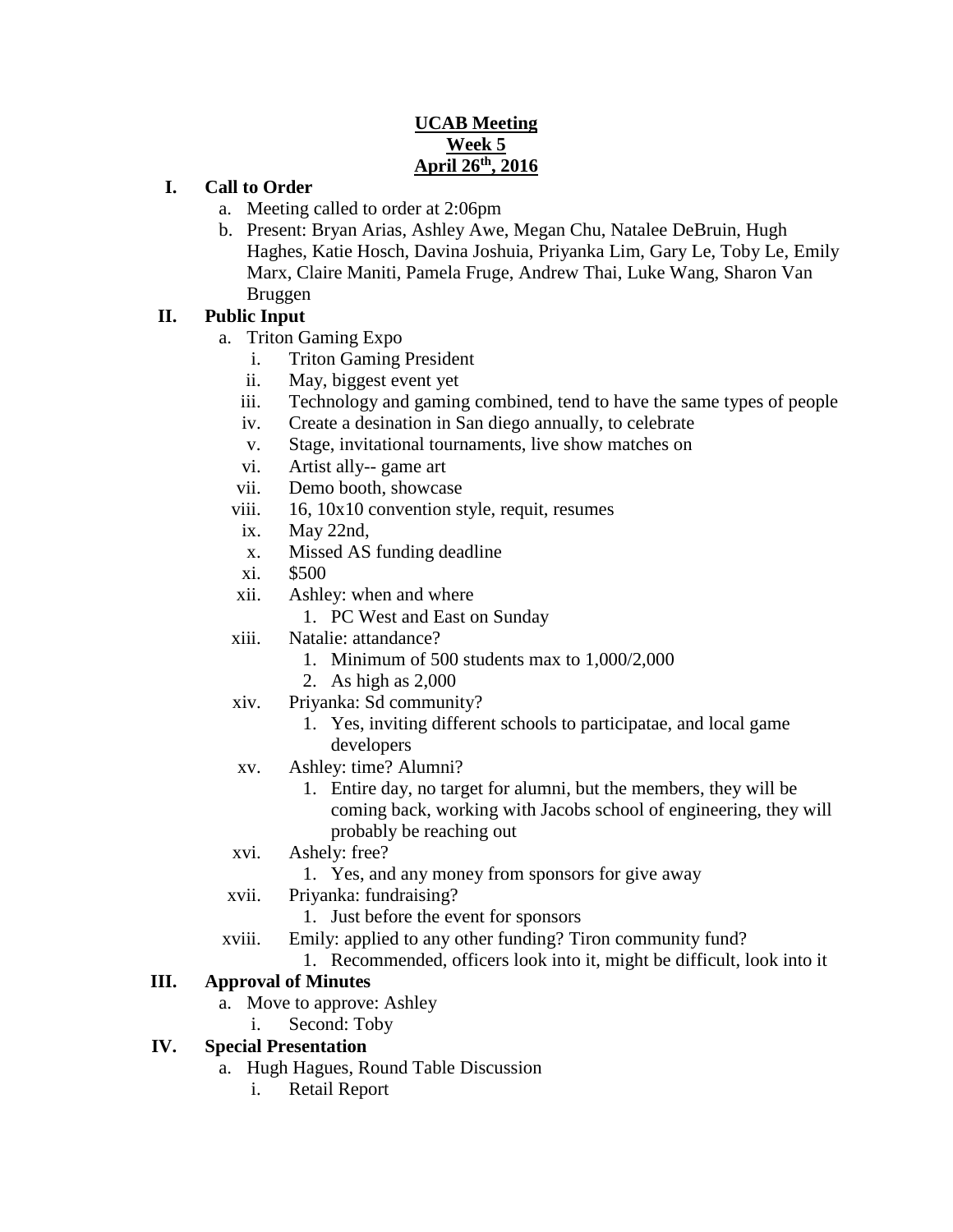- ii. Lease expiring in June of 2017
- iii. Basic facts
	- 1. Longest tennant, 1987, retail concept pizza resturant and pub. Building 4
	- 2. California corporation franchisee
		- a. Not a company store, buy the liscense
	- 3. 5th largest pizza chain in the US
- iv. Recent lease activity
	- 1. Jan 2016: past due notice on paying some invoices, now cleared up
	- 2. Most extensions had been one or two year extensions
- v. Moved into closed session by Gary at 2:23pm
	- 1. Second: Toby
- vi. Moved out of closed session by Gary at 2:59pm
	- 1. Second: Luke
- b. Angie Aguilar, charging stations in UCEN
	- i. Let's fund a charge daddy
		- 1. Android, and iphone models
		- 2. UCSD's Rendering for what the wrapping would look like
		- 3. The one with the most lockers for the least price
		- 4. No constraint for students
		- 5. Total price: \$5,590
		- 6. Davina: how many phones?
			- a. 12
		- 7. Natalee: where?
			- a. Requirements on locations,
			- b. Sharon: commuter lounge, the theater, or by Ballroom West area
		- 8. Bryan: How would the students be notified that its ready a. Pretty sure you have to go check it
		- 9. Sharon: potentially, we could do one in the Hi Thai lounge area
		- 10. Megan: any way to regulate turnover
			- a. Honestly don't think there is really any way
		- 11. Luke: no ability to add a time constraint?
			- a. I can ask
		- 12. Claire: only one brand, rendering?
			- a. I have to send any logos we want on it
		- 13. Bryan: what happens if someone loses their ID in the process
			- a. There is an auto bypass, company says they do the bypass, come up with a system
		- 14. Luke: who will be responsible if the phone breaks while charging a. Charge at your own risk
		- 15. Sharon: company quote you on the swipe service?
			- a. They said that all they need is a sample ID and they can program based off that

## **V. Chair's Report**

a. Interview committee